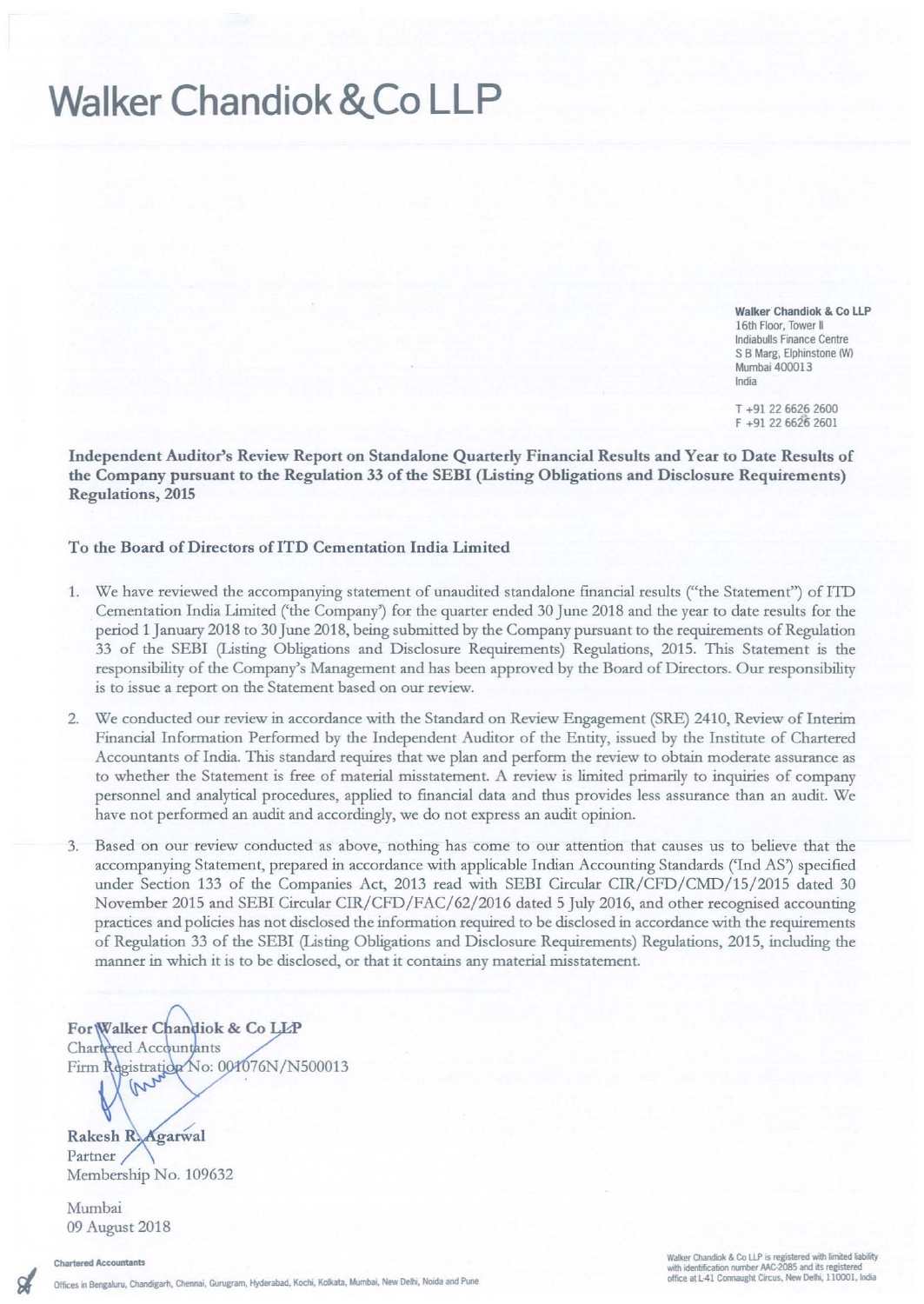PART I

## ITO cementation India Limited

Regd. Office: National Plastic Building, A-Subhash Road, Paranjape a-Scheme, Vile Parle (East), Mumbai-400 057 ON No. L61000MH1978PLC020435

Tel.: +91-22-6693 1600, Fax: +91-22-6693 1627/28, E-mail: investors.relation@itdcem.co,in, Website: www.itdcem.co.in

STATEMENT OF UNAUDITED STANDALONE FINANCIAL RESULTS FOR THE QUARTER AND SIX MONTHS ENDED JUNE 30, 2018

|                |                                                                                                                                                                                                                          |                       |                               |                                                           |                        |                        | (रैं in Lakhs unless specified) |
|----------------|--------------------------------------------------------------------------------------------------------------------------------------------------------------------------------------------------------------------------|-----------------------|-------------------------------|-----------------------------------------------------------|------------------------|------------------------|---------------------------------|
| Sr.<br>No.     | Particulars                                                                                                                                                                                                              | Quarter<br>ended      | Preceding<br>quarter<br>ended | Corresponding<br>quarter ended<br>in the previous<br>year | Six months<br>ended    | Six months<br>ended    | Previous year<br>ended          |
|                |                                                                                                                                                                                                                          | 30.06.2018            | 31.03.2018                    | 30.06.2017                                                | 30.06.2018             | 30.06.2017             | 31.12.2017                      |
|                |                                                                                                                                                                                                                          | Unaudited             | Unaudited                     | Unaudited                                                 | Unaudited              | <b>Unaudited</b>       | Audited                         |
| $\mathbf{1}$   | Income from operations                                                                                                                                                                                                   | 45,232.01             | 50,322.38                     | 47,343.96                                                 | 95,554.39              | 99,176.60              | 187,292.02                      |
| $\overline{2}$ | Other income                                                                                                                                                                                                             | 516.11                | 816.21                        | 859.10                                                    | 1,332.32               | 1,603.94               | 3,423.69                        |
| 3              | Total Income (1+2)                                                                                                                                                                                                       | 45,748.12             | 51,138.59                     | 48,203.06                                                 | 96,886.71              | 100,780.54             | 190,715.71                      |
| 4              | <b>Expenses</b><br>a) Cost of materials consumed                                                                                                                                                                         | 14,325.43             | 18,576.30                     | 14,772.57                                                 | 32,901.73              | 29,535.39              | 54,351.72                       |
|                | b) Subcontracting expenses<br>c) Employee benefits expense                                                                                                                                                               | 11,232.27<br>6,036.66 | 9,861.33<br>6,546.86          | 8,695.27<br>6,407.46                                      | 21,093.60<br>12,583.52 | 22,633.64<br>12,404.54 | 42,597.64<br>23,614.78          |
|                | d) Depreciation expense                                                                                                                                                                                                  | 1,498.06              | 1,305.55                      | 1,317.21                                                  | 2,803.61               | 2,700.00               | 5,520.30                        |
|                | e) Finance costs                                                                                                                                                                                                         | 1,399.46              | 1,943.22                      | 2,179.93                                                  | 3,342.68               | 4,258.77               | 8,553.80                        |
|                | f) Other expenses                                                                                                                                                                                                        | 6,639.87              | 10,071.34                     | 11,865.72                                                 | 16,711.21              | 23,102.09              | 41,457.94                       |
|                | Total expenses (a+b+c+d+e+f)                                                                                                                                                                                             | 41,131.75             | 48,304.60                     | 45,238.16                                                 | 89,436.35              | 94,634.43              | 176,096.18                      |
| 5              | Profit before exceptional items and tax (3-4)                                                                                                                                                                            | 4,616.37              | 2,833.99                      | 2,964.90                                                  | 7,450.36               | 6,146.11               | 14,619.53                       |
| 6              | Exceptional items (refer note 4)                                                                                                                                                                                         |                       |                               |                                                           |                        |                        | 2,183.94                        |
| $\overline{7}$ | Profit before tax (5-6)                                                                                                                                                                                                  | 4,616.37              | 2,833.99                      | 2,964.90                                                  | 7,450.36               | 6,146.11               | 12,435.59                       |
| 8              | Tax expense/ (credit)<br>(a) Current income tax                                                                                                                                                                          | 2,249.53              | 329.72                        | 1,711.96                                                  | 2,579.25               | 4,241.00               | 5,144.47                        |
|                | (b) Deferred income tax                                                                                                                                                                                                  | (494.97)              | (179.41)                      | (819.10)                                                  | (674.38)               | (1,683.67)             | 9.48                            |
|                | Total tax expense (a+b)                                                                                                                                                                                                  | 1,754.56              | 150.31                        | 892.86                                                    | 1,904.87               | 2,557.33               | 5,153.95                        |
| 9              | Profit for the period (7-8)                                                                                                                                                                                              | 2,861.81              | 2,683.68                      | 2,072.04                                                  | 5,545.49               | 3,588.78               | 7,281.64                        |
| 10             | Other comprehensive income (OCI)<br>a) Items not to be reclassified subsequently to profit or loss<br>- Gain/(loss) on fair value of defined benefit plans as per actuarial<br>valuation<br>- Income tax effect on above | 168.82<br>(59.07)     | 25.47<br>(8.82)               | (379.86)<br>131.47                                        | 194.29<br>(67.89)      | (563.74)<br>195.11     | (317.16)<br>109.77              |
|                | b) Items that will be reclassified subsequently to profit or loss                                                                                                                                                        |                       |                               |                                                           |                        |                        |                                 |
|                | - Fair value change on designated cash flow hedges (net)<br>- Impairment of investment carried at fair value                                                                                                             | 18.79                 | 18.40                         |                                                           | 37.19                  |                        | 18.38                           |
|                | - Income tax effect on above                                                                                                                                                                                             | (6.63)                | (6.37)                        |                                                           | (13.00)                |                        | (0.26)<br>(6.36)                |
|                | Other comprehensive income/(loss) for the period, net of tax (a+b)                                                                                                                                                       | 121.91                | 28.68                         | (248.39)                                                  | 150.59                 | (368.63)               | (195.63)                        |
| 11             | Total Comprehensive Income for the period, net of tax (9+10)                                                                                                                                                             | 2,983.72              | 2,712.36                      | 1,823.65                                                  | 5,696.08               | 3,220.15               | 7,086.01                        |
| 12             | Paid-up equity share capital (Face Value: ₹1 per share)                                                                                                                                                                  | 1,717.88              | 1,717.88                      | 1,551.58                                                  | 1,717.88               | 1,551.58               | 1,551.58                        |
| 13             | Other equity (excluding revaluation reserve)                                                                                                                                                                             |                       |                               |                                                           |                        |                        | 60,176.66                       |
| 14             | Earnings per share (Face Value: ₹1 per share)                                                                                                                                                                            |                       |                               |                                                           |                        |                        |                                 |
|                | a) Basic (not annualised) in ₹                                                                                                                                                                                           | 1.67                  | 1.61                          | 1.34                                                      | 3.28                   | 2.31                   | 4.69                            |
|                | b) Diluted (not annualised) in ₹                                                                                                                                                                                         | 1.67                  | 1.61                          | 1.34                                                      | 3.28                   | 2.31                   | 4.69                            |
|                | See accompanying notes to the unaudited standalone financial results                                                                                                                                                     |                       |                               |                                                           |                        |                        |                                 |



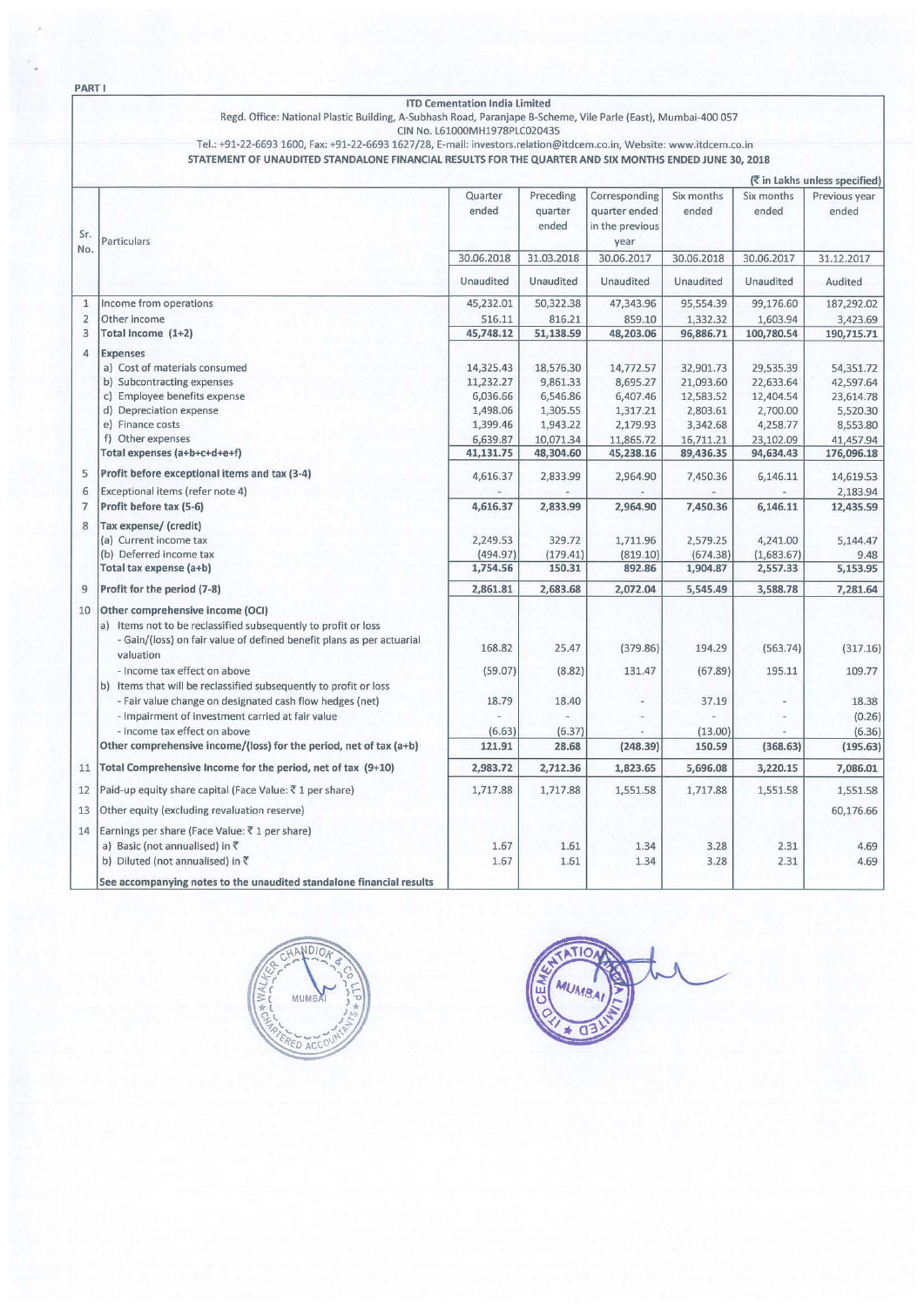## Notes:

- 1) The standalone financial results have been prepared in accordance with the Companies (Indian Accounting Standards) Rules, 2015 (Ind AS) prescribed under section 133 of the Companies Act, 2013 read with rule 3 of the Companies (Indian Accounting Standards) Rules, 2015 and Companies (Indian Accounting Standards) (Ammendment) Rules, 2016. The above results have been reviewed and recommended by the Audit Committee and susequently approved by the Board of Directors of the Company at their respective meetings held on August 9, 2018. The statutory auditors of the Company have carried out their limited review of the aforesaid results.
- 2) The Company is principally engaged in a single business segment viz Construction.
- 3) During the quarter ended March 31, 2018, the Company issued 16,629,684 equity shares of ₹1 each, at an issue price of ₹202.55 per equity share (including ₹201.55 per share towards securities premium) aggregating ₹ 33,683.42 lakhs to Qualified Institutional Buyers in accordance with Chapter VIII of Securities and Exchange Board of India (Issue of Capital and Disclosure Requirements) Regulations, 2009 as amended and Section 42 of the Companies Act, 2013, as amended, and the rules made thereunder.
- 4) Exceptional items for the year ended December 31, 2017, represent write off of non-current trade receivables and non-current other financial assets amounting to  $\bar{\tau}$ 11,232.17 lakhs and write back of provisions no longer required in respect of a project amounting to  $\bar{c}$  9,048.23 lakhs.

For and on behalf of the Board of Directors

Adun Saraban Managing Director DIN No. 01312769

Place: Mumbai Dated: August 9, 2018